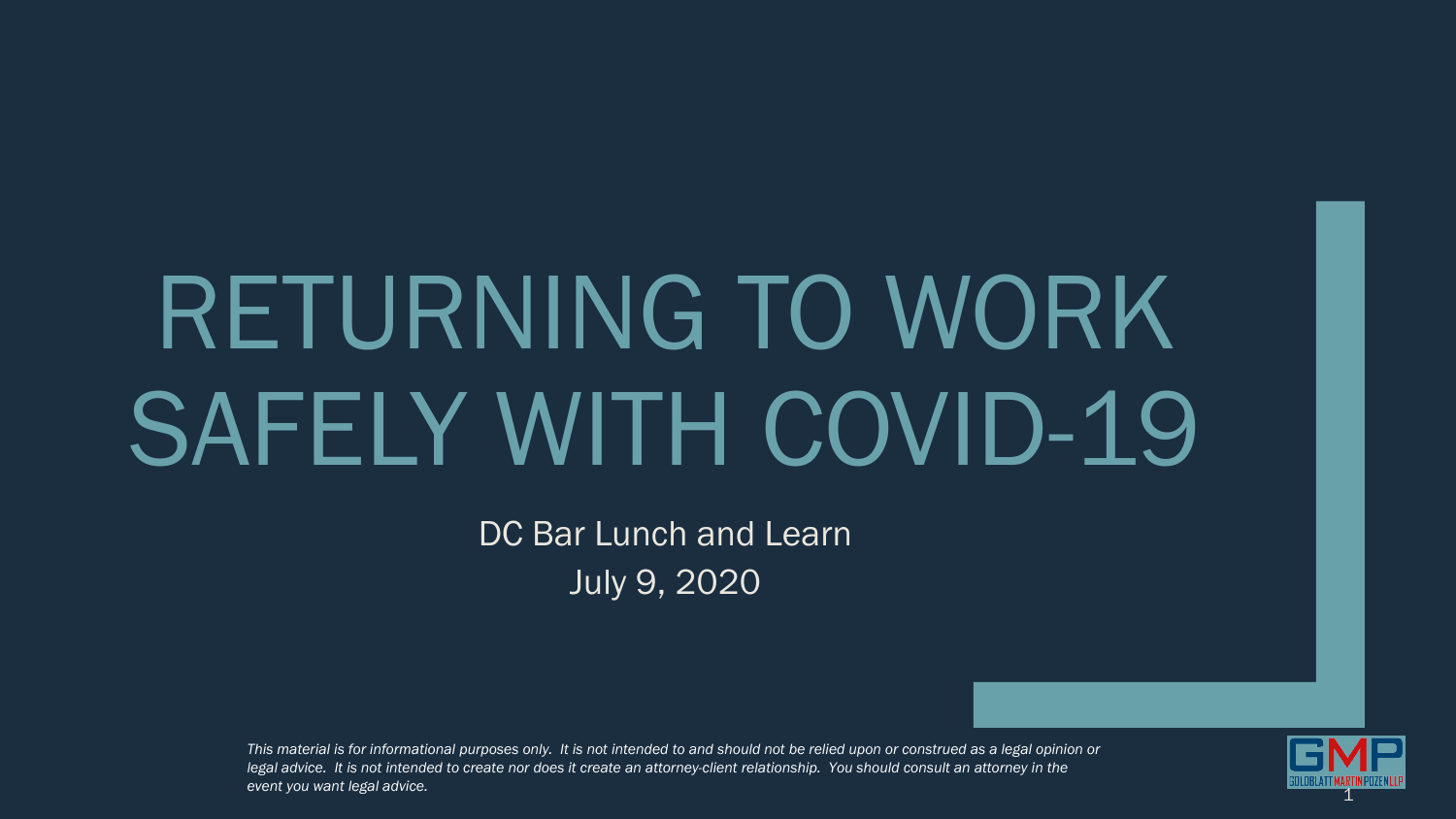## WHEN TO RETURN TO THE WORKPLACE

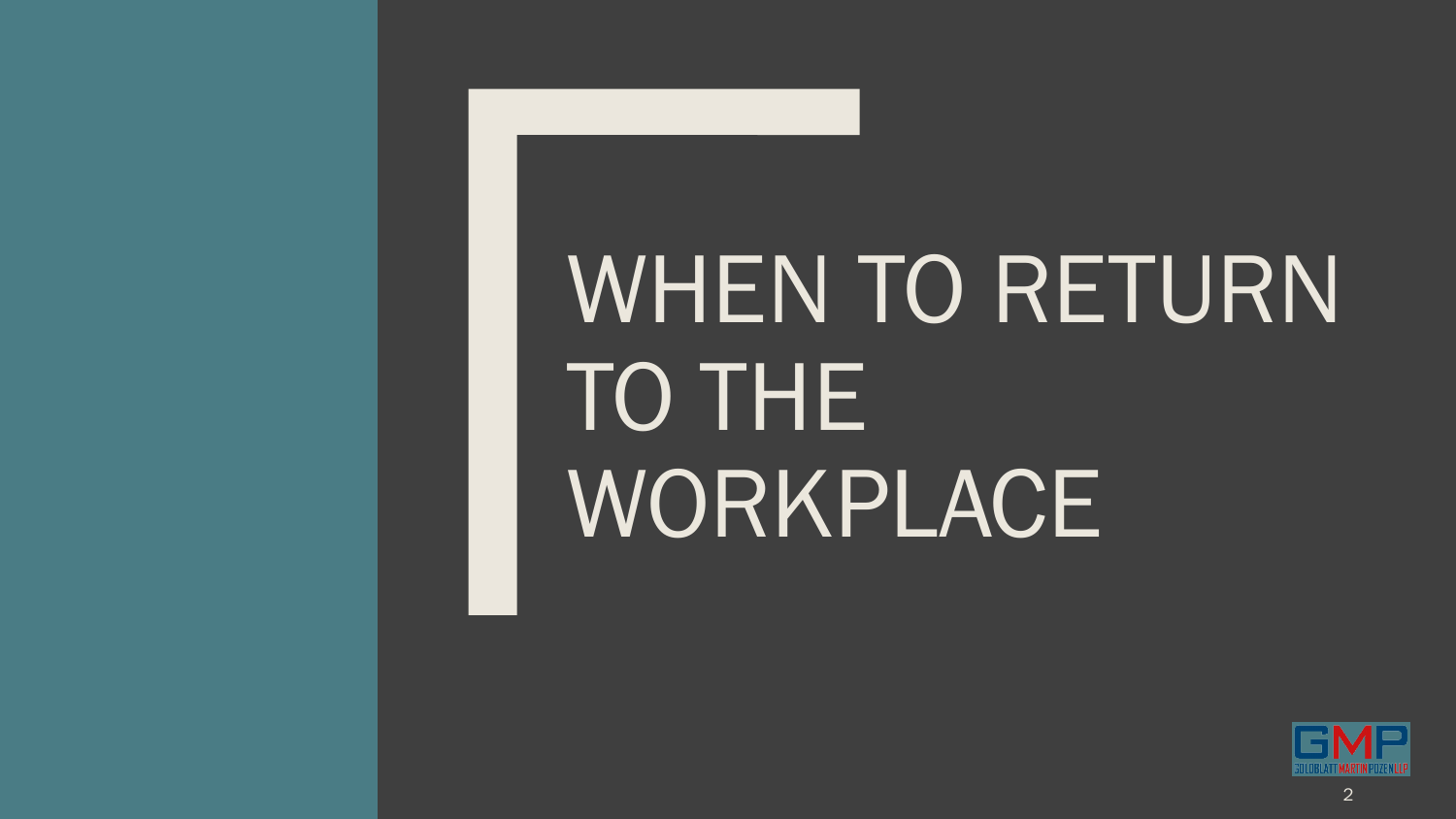ReOpen DC Advisory Group Stages

- Stage 1 (ended June 21)
	- *Declining virus transmission*
	- *Work from home strongly recommended*
- Stage 2 (began June 22)
	- Only localized transmission
	- Work from home recommended but up to 25% capacity in office spaces allowed with distancing
- Stage 3
	- *Sporadic transmission*
	- *Work from home encouraged but up to 50% capacity in office spaces allowed with distancing*
- Stage 4
	- *Effective vaccine or cure*
	- *New normal*

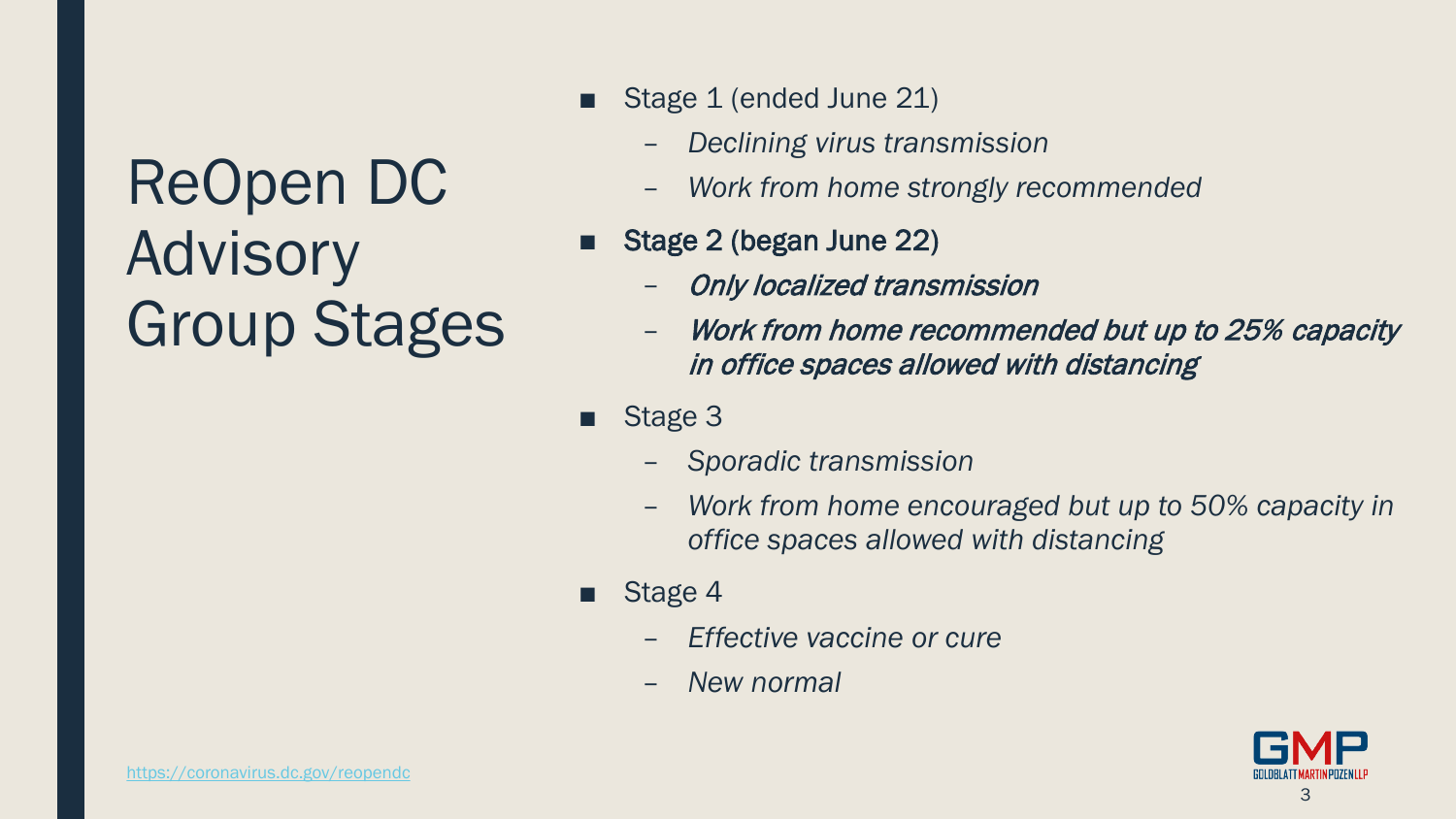## Stage 2 Mayor's Order

- Generally:
	- *All individuals must maintain a distance of at least 6 feet from persons not in their household*
	- *Mass gatherings of 50 persons are prohibited*
- Essential Businesses include professional services, including legal services, but only when necessary to assist in compliance with legally mandated activities, Essential Businesses, or Essential Government Functions.
- Nonessential businesses, including certain professional services:
	- *Must cease all activities at D.C. facilities, except minimum basic operations.*
	- *Must continue to have employees telework to the greatest extent consistent with their business operations*

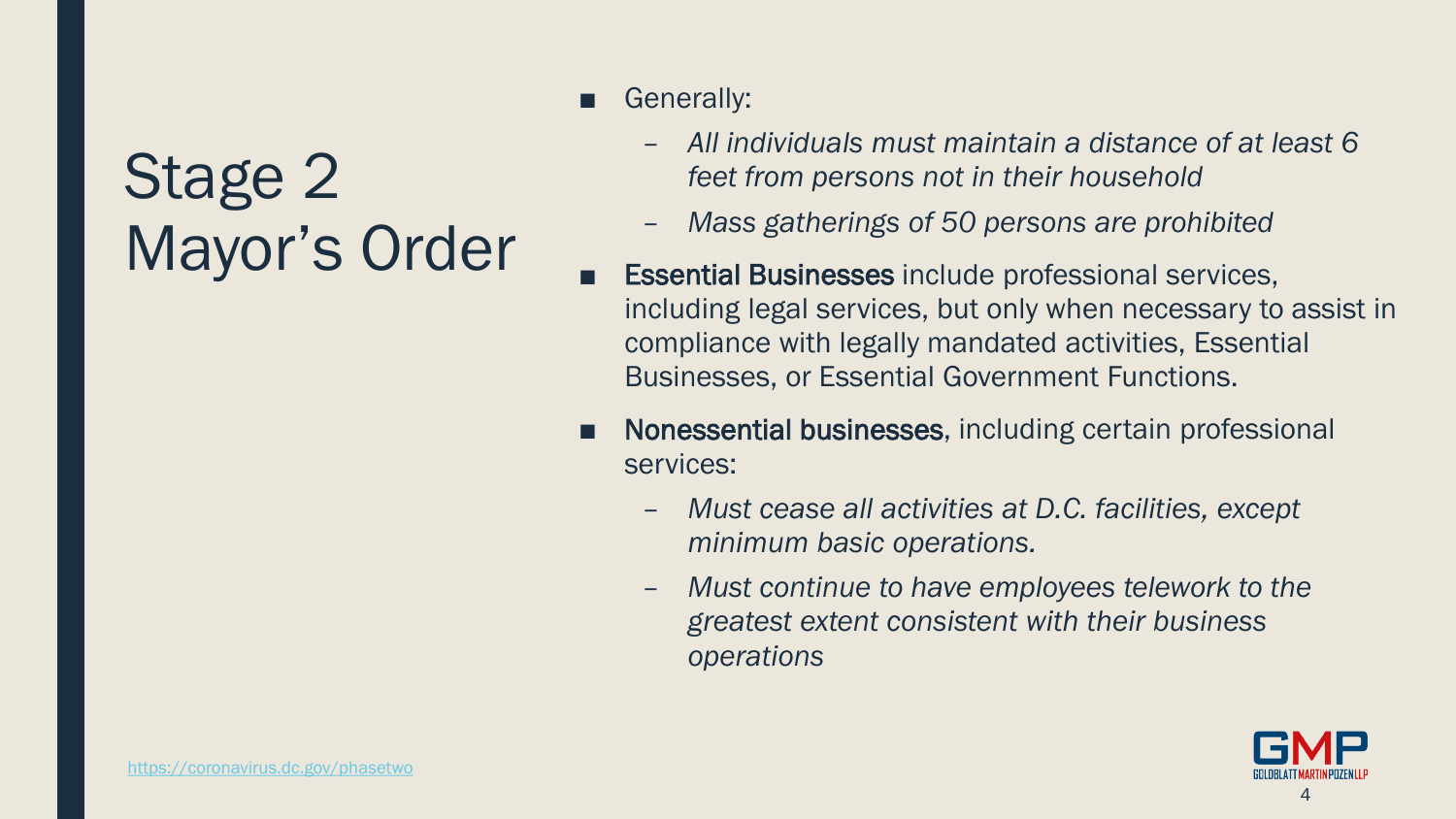DC Health Stage 2 Guidance for **Offices** 

- Continue telework to the greatest extent possible.
- Conduct a thorough assessment of the workplace to identify potential hazards.
- Ensure the building manager has a workplace health and safety manager.
- Include all employees in workplace communication plans.
- Follow [CDC Interim Guidance for Businesses and Employers.](https://www.cdc.gov/coronavirus/2019-ncov/community/guidance-business-response.html)
- Everyday prevention measures include:
	- *Sick or exposed employees should stay home*
	- *Employees should maintain 6 feet distance*
	- *Employees and visitors should wear masks when distancing*
	- *Promote phone calls rather than face-to-face meetings*

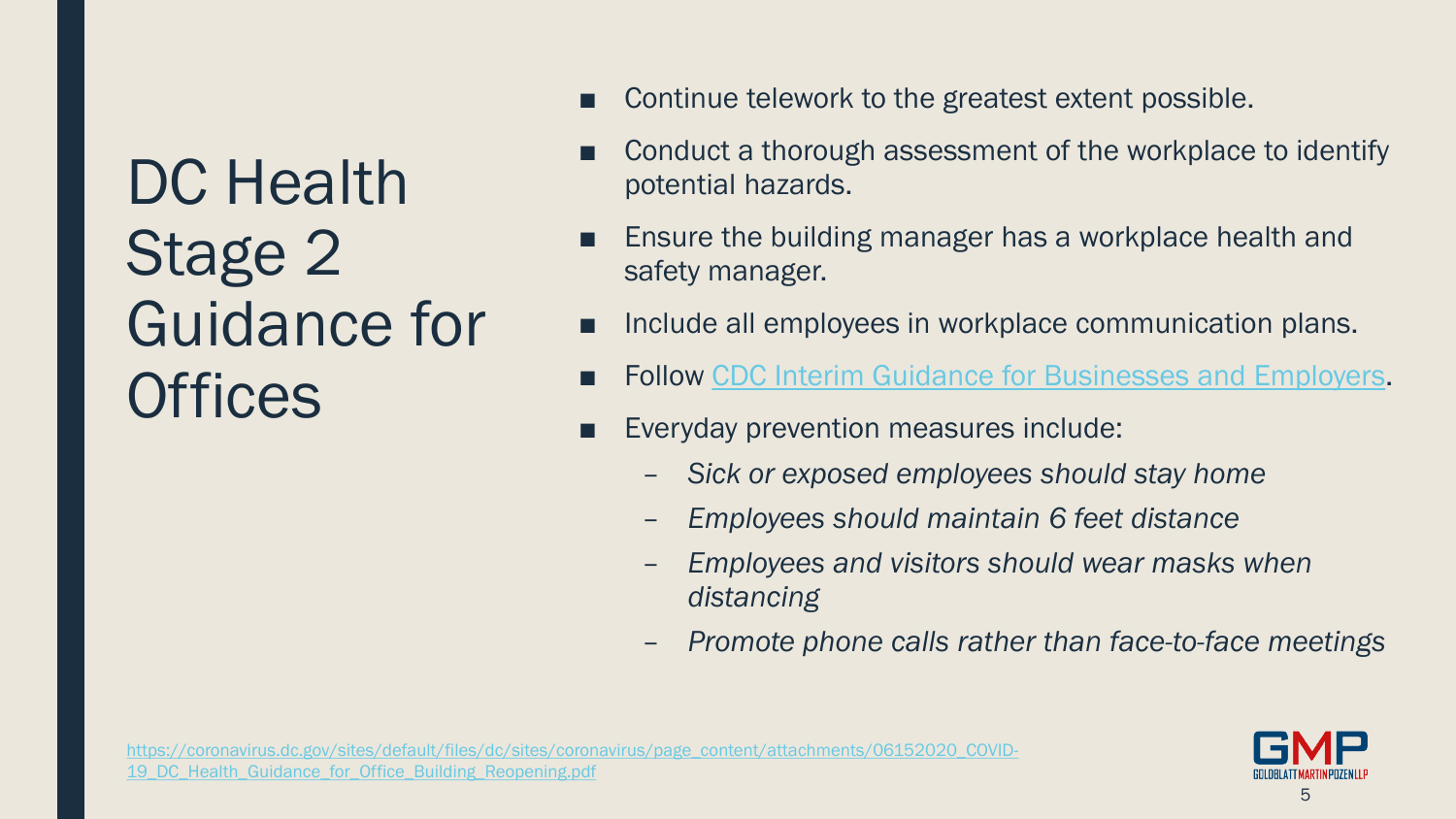## PREPARING THE WORKPLACE FOR RETURN TO WORK

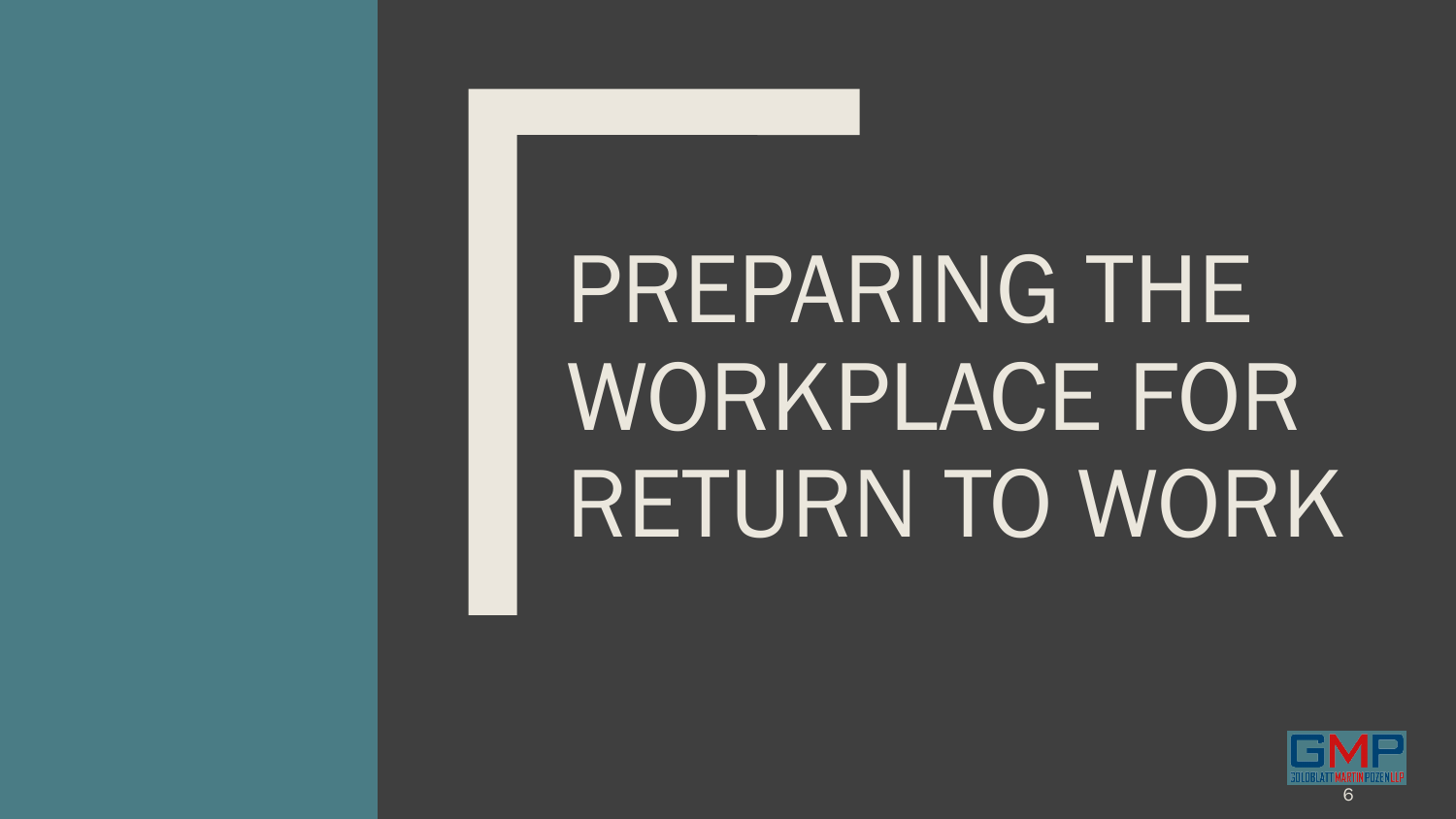**Workplace** Health and **Safety** 

- Safety and health conditions are federally governed by the Occupational Safety and Health Act (OSH Act) or programs approved by the Occupational Safety and Health Administration (OSHA).
- OSH Act was enacted to implement workplace standards to protect workers against unsafe working conditions.
	- *Creates separate but dependent responsibilities between employers and employees.*
		- E.g., employers are tasked with providing a workplace that is free from recognized hazards that are causing or are likely to cause death or serious physical harm to employees
		- E.g., employees may be required to use safety equipment, personal protective equipment, and other measures

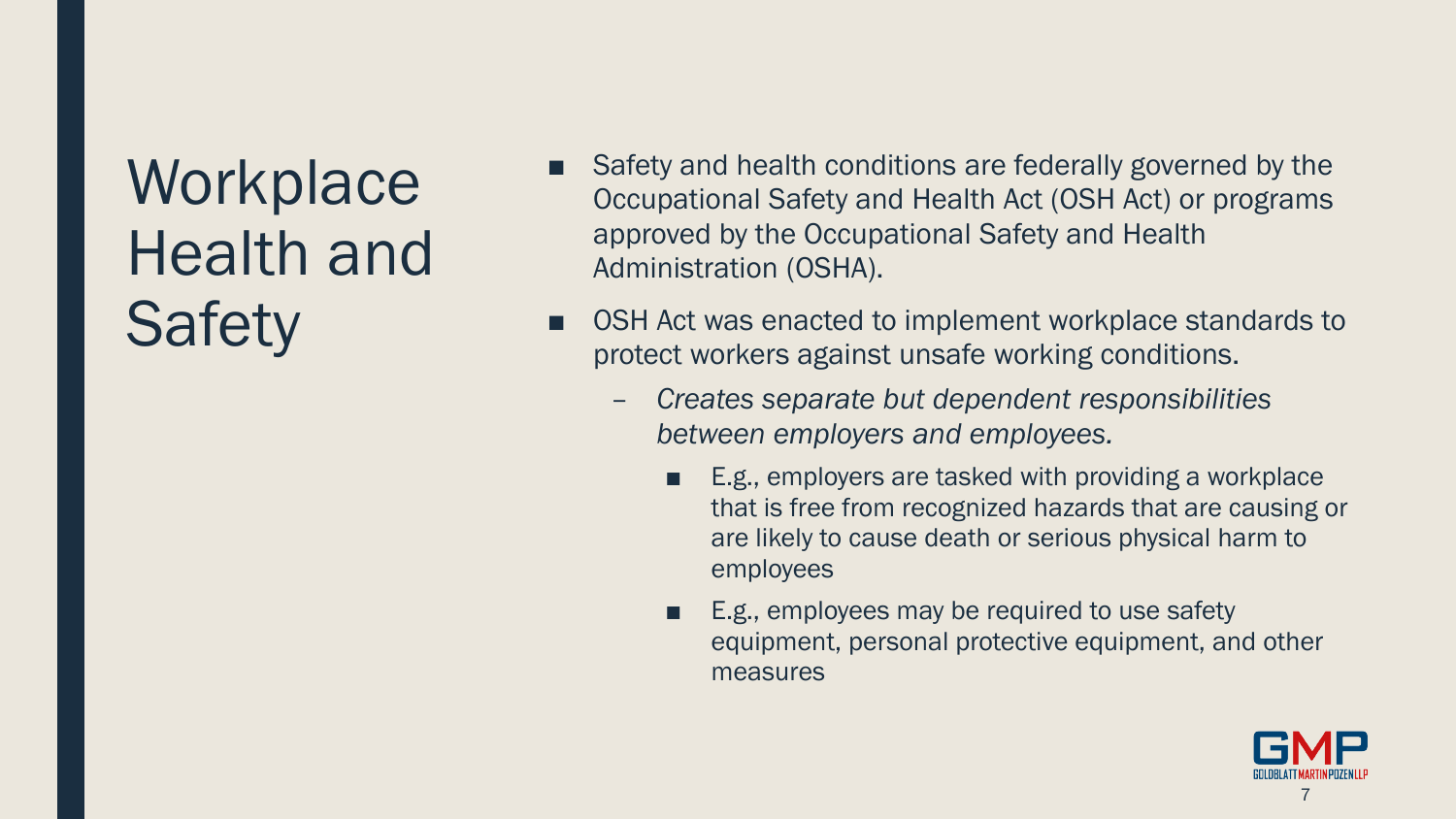### Covid-19 Explained.

- What is COVID-19?
	- *Respiratory disease caused by the SARS-CoV-2 virus that spreads from person-to-person most likely during close contact with an infected person.*
	- *Person-to-person transmission is believed to be achieved through droplets that are dispersed through coughing and sneezing, like the flu.*
	- *Evidence also suggests transmission by touching surfaces or objects contaminated with SARS-CoV-2 and then touching the mouth, nose, or eyes.*
- What are the risk factors?
	- *Job duties involving close contact with infected people.*
	- *Social conditions in areas of high population like bars, cinemas, densely populated office buildings.*
	- *Age.*
	- *Preexisting medical conditions including immunocompromising conditions.*

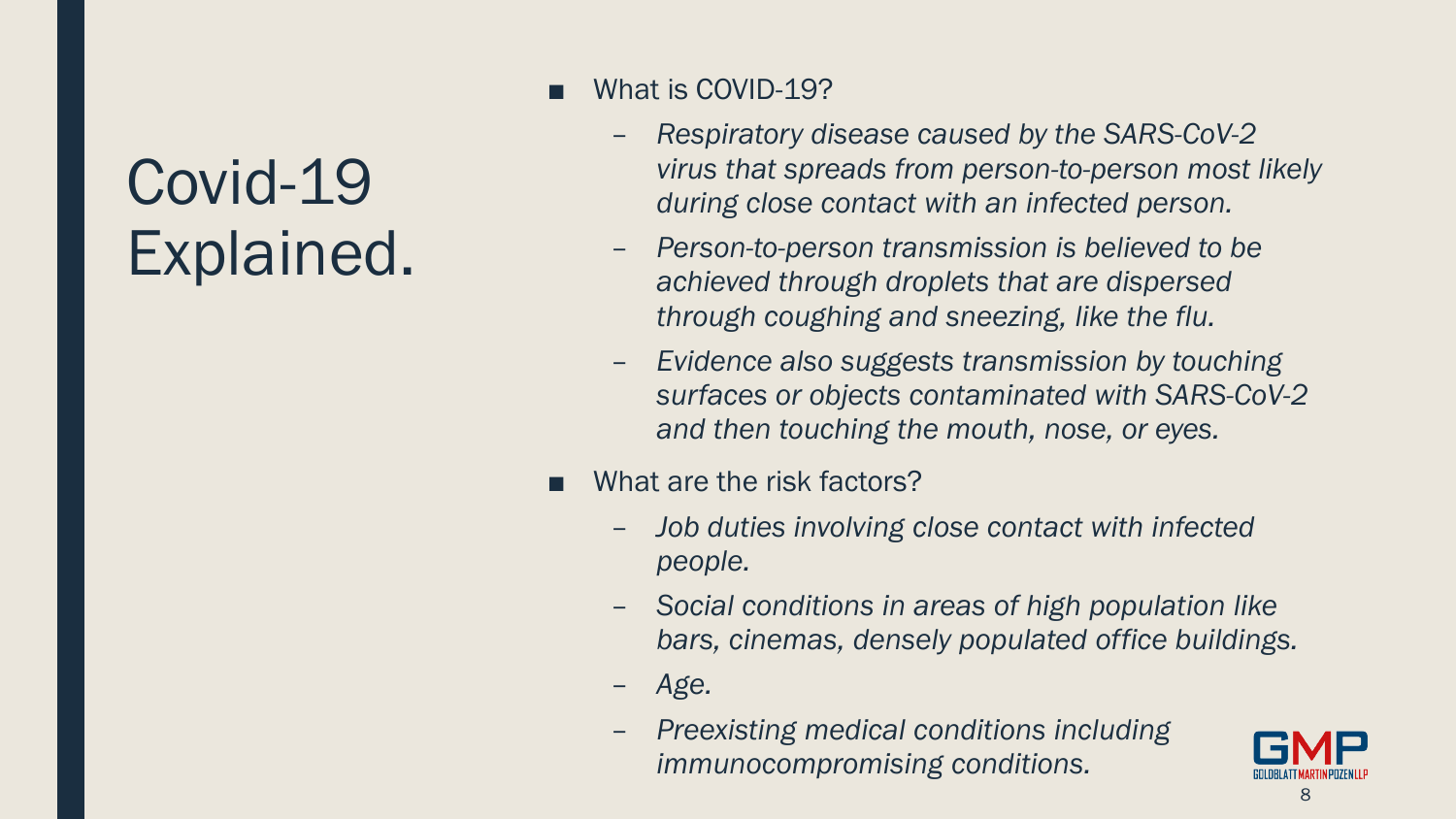## COVID-19 Identification

- Symptoms typically appear 2-14 days after exposure to SARS-CoV-2 and range from mild to severe.
- Common symptoms:
	- *Fever or chills*
	- *Cough*
	- *Fatigue*
	- *Muscle or body aches*
	- *Sore throat*
	- *Nausea or vomiting*
	- *Diarrhea*
- Emergency warning signs:
	- *Trouble breathing*
	- *Persistent pain or pressure in the chest*
	- *Bluish lips or face*

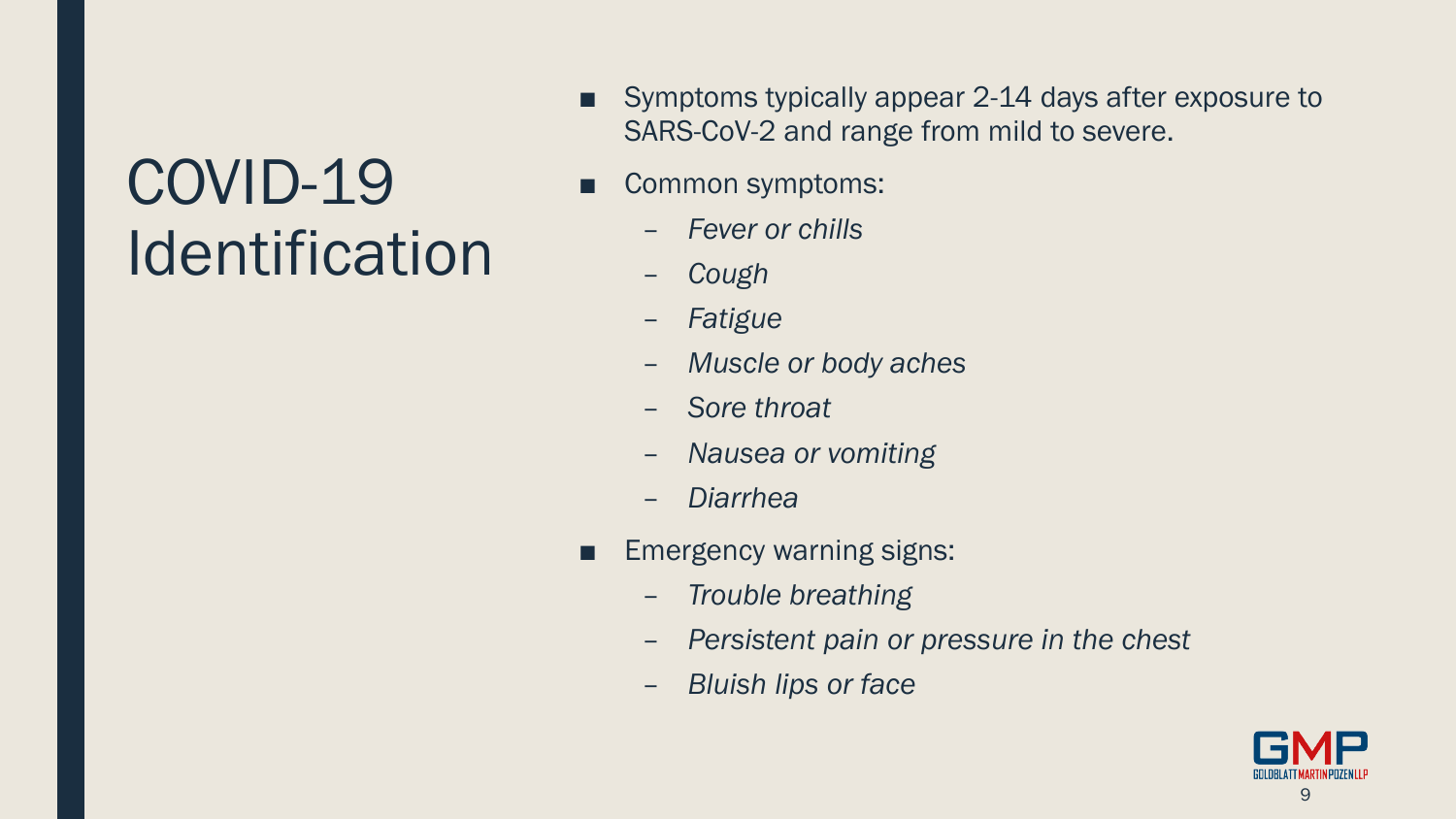## COVID-19 Impact on the **Workplace**

- In the absence of a vaccine, outbreak may be an extended event. During an outbreak employers may experience:
	- *Absenteeism resulting from employee illness, care for sick family members, at-risk family members at home, or fear of possible exposure.*
	- *Change in customer demand because the need for services and good have changed.*
	- *Change in supply/delivery resulting from delay or cancellation of delivery.*

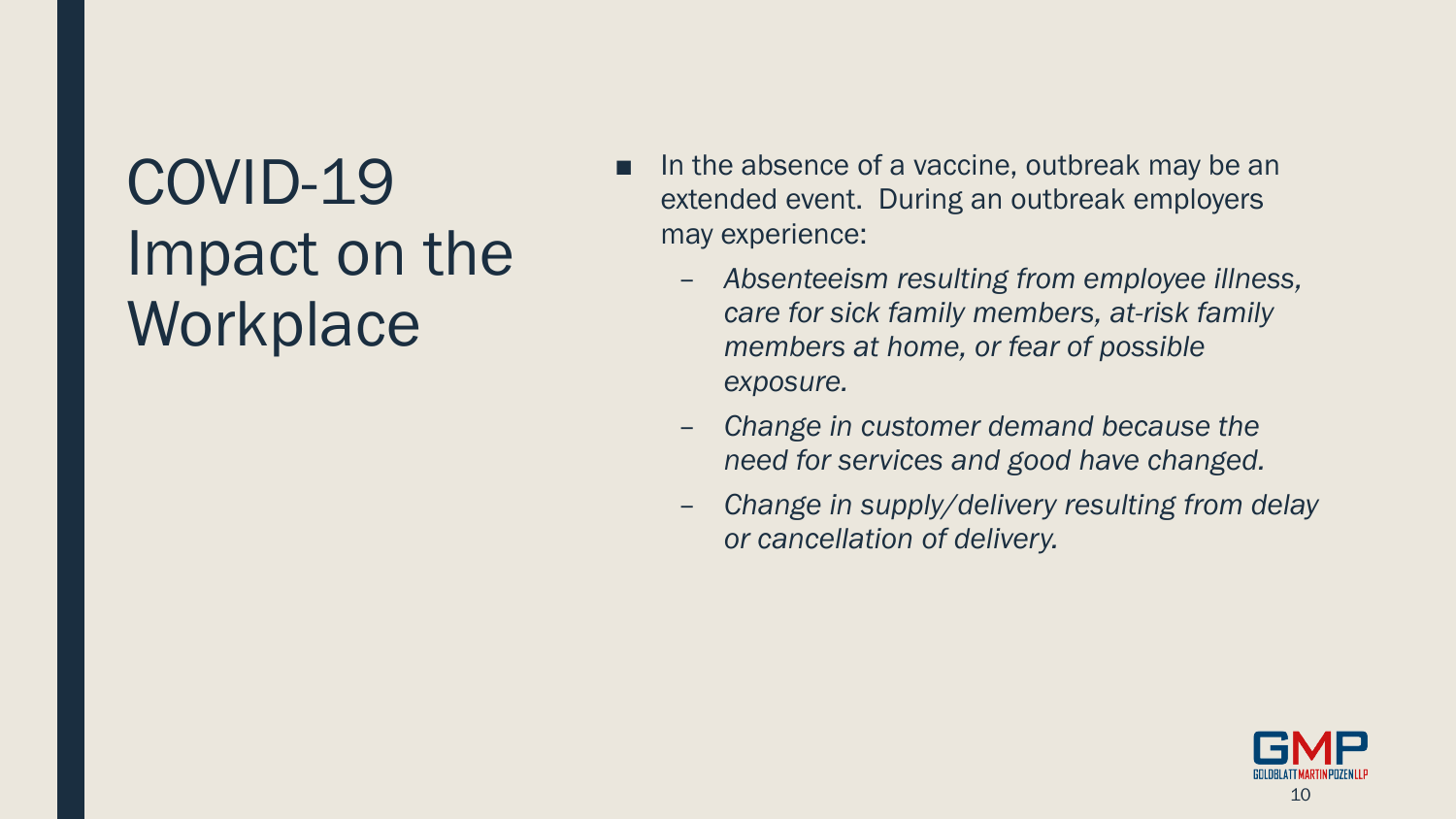## COVID-19 Prevention **Measures**

- Frequent and thorough hand washing;
- Use of hand sanitizer containing at least 60% alcohol;
- Encourage workers to stay home is sick;
- Cover coughs and sneezes;
- Telework;
- Flexible worksites;
- Regular house-keeping practices;
- Face coverings.

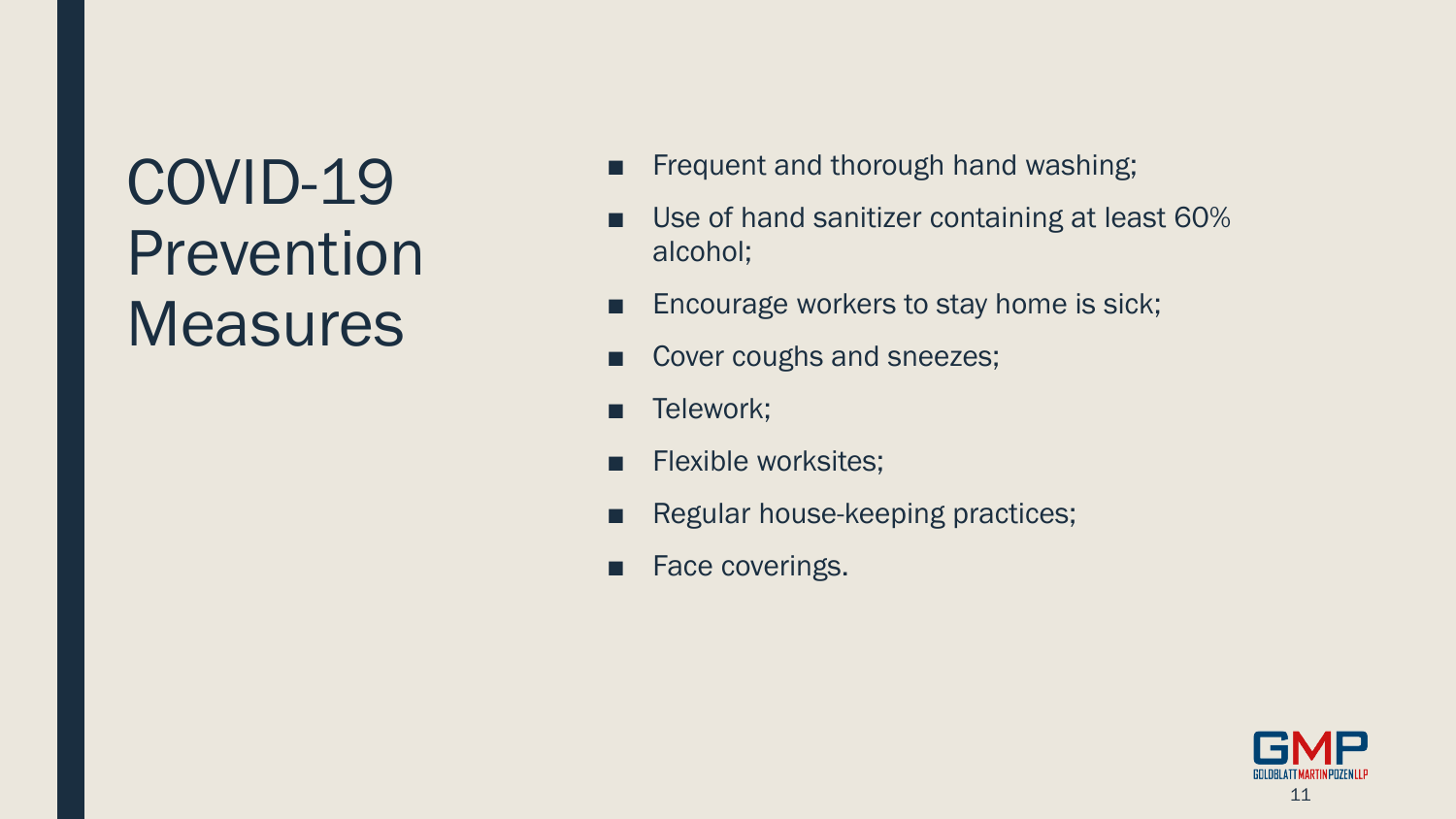Infectious **Disease** Response Plan

- Develop a Pandemic/Infectious Disease/Emergency Response Plan that includes
	- *Up-to-date information about the disease including transmission method, symptoms, testing availability;*
	- *Interim telework or flexible hours to increase social distancing;*
	- *Confidential reporting mechanism for employees to report when they are sick or experiencing symptoms of COVID-19 or may have been exposed to someone with COVID-19 symptoms;*
	- *Flexible sick leave policies that are consistent with public health guidance (encourage workers who are feeling ill to stay home);*

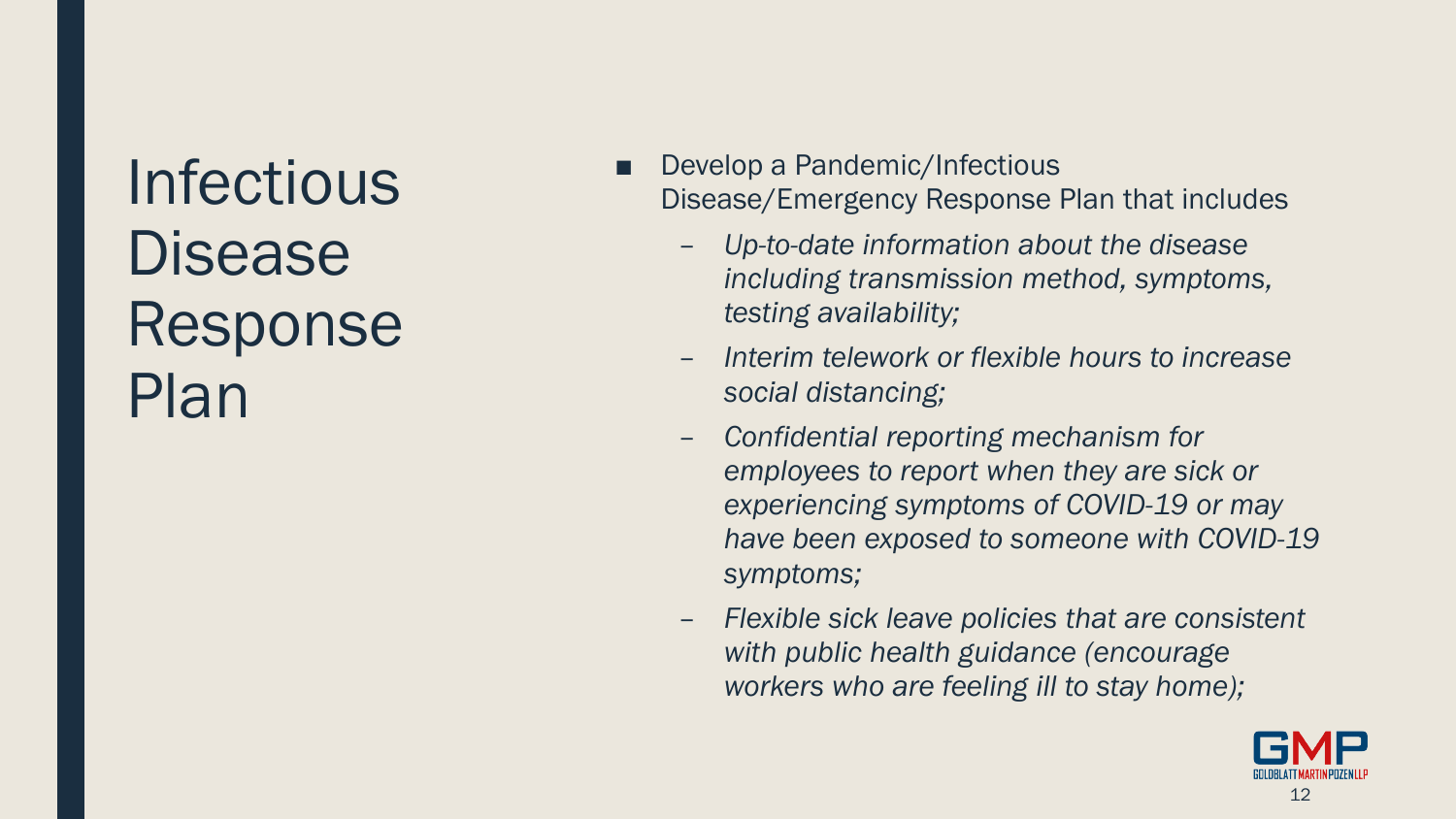Infectious **Disease** Response Plan

cont'd

- *Procedure for isolating an employee who may have been exposed to or tested positive for COVID-19;*
- *Internal method of separating positive cases from those who may have been exposed to someone with COVID-19 without a positive test;*
- *Policy for notifying employees of potential exposure to COVID-19 without breaking confidentiality;*
- *Identify other notice responsibilities (i.e., notice requirements to clients);*
- *Emergency communication plan;*
- *Definition of essential vs non-essential personnel;*
- *Regular remote-check-ins with employees.*

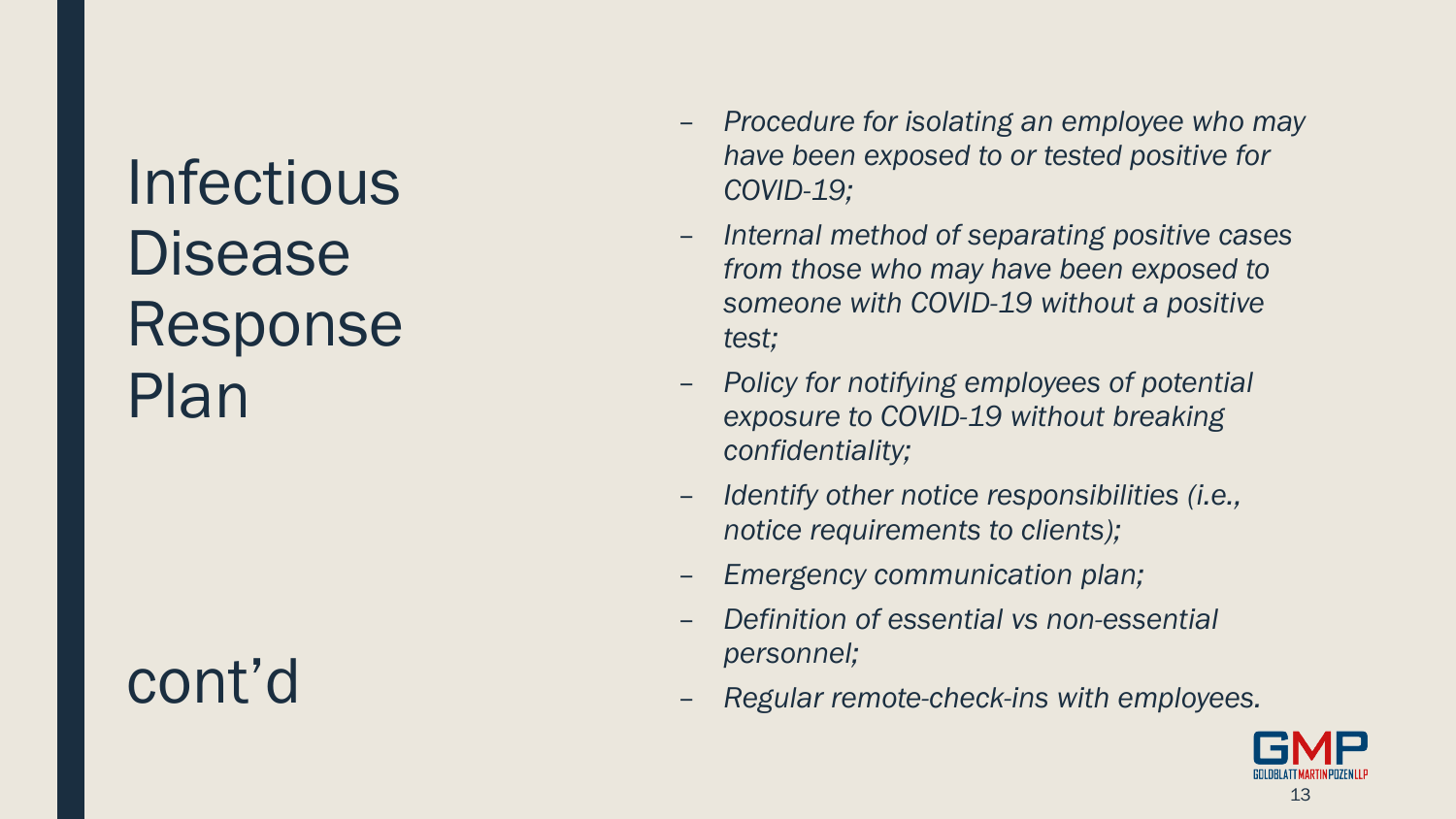Return to Work Procedures for Employers Personal Protective Equipment (PPE) that employers require employees to use in the workplace must be provided by the employer. Each failure to provide PPE may be considered a separate violation. 29 CFR 1910.9(a).

- Rotating work schedules;
- Provide PPE based on the hazard to the worker (in many cases, face coverings and gloves are advised);
- Hand sanitizer;
- Space workstations no closer than 6 feet apart;
- Provide facial tissues and trash receptacles;
- Implement the cleaning recommendations set forth in CDC guidance: https://www.cdc.gov/coronavirus/2019 [ncov/community/disinfecting-building-facility.html](https://www.cdc.gov/coronavirus/2019-ncov/community/disinfecting-building-facility.html)

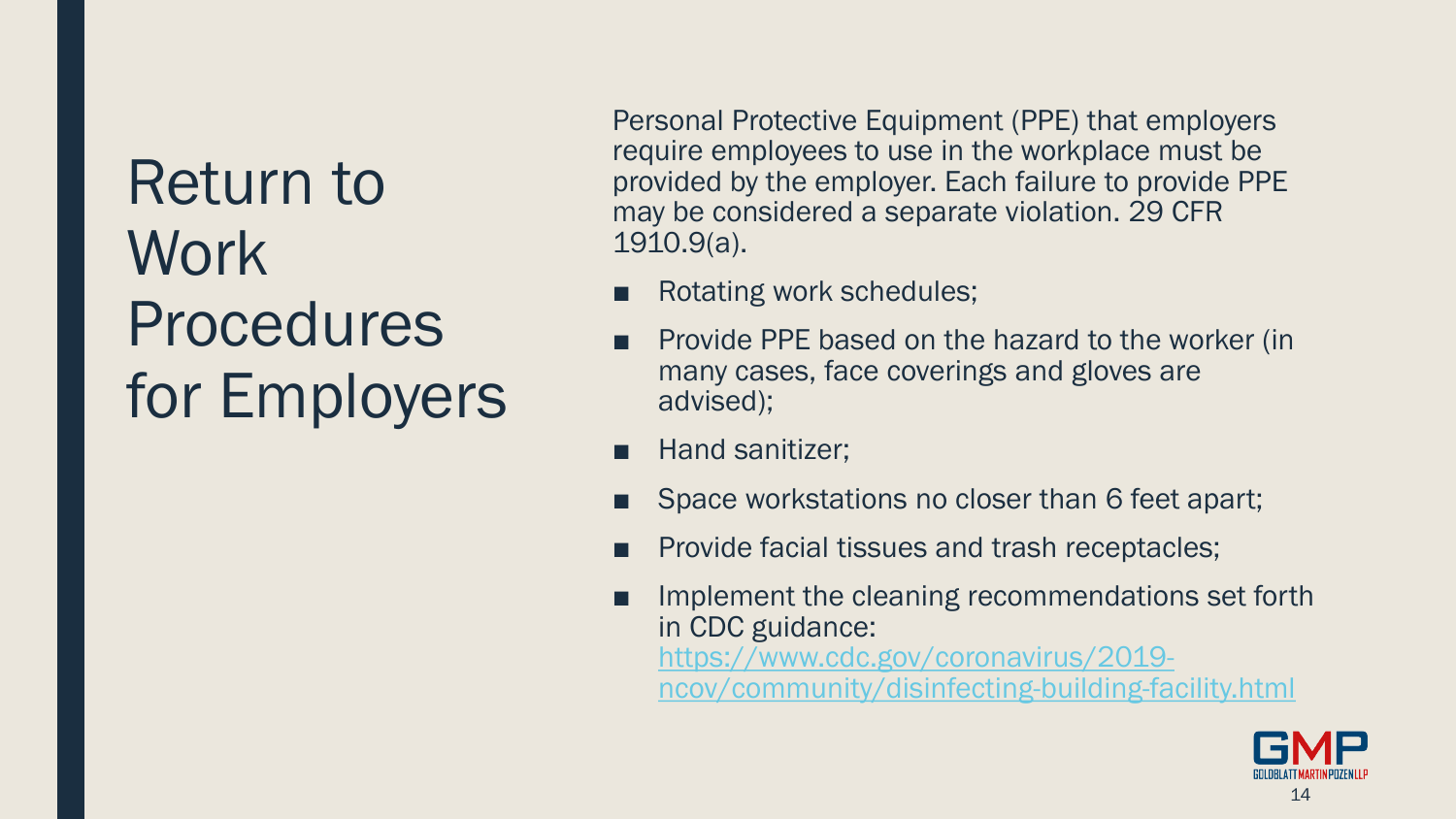## ADA/D.C. Human Rights Act Issues

- These anti-discrimination laws:
	- *Regulate employers' disability-related inquiries*
	- *Prohibit employers excluding individuals with disabilities for health or safety reasons unless they pose a "direct threat"*
	- *Require reasonable accommodations for individuals, absent undue hardship.*

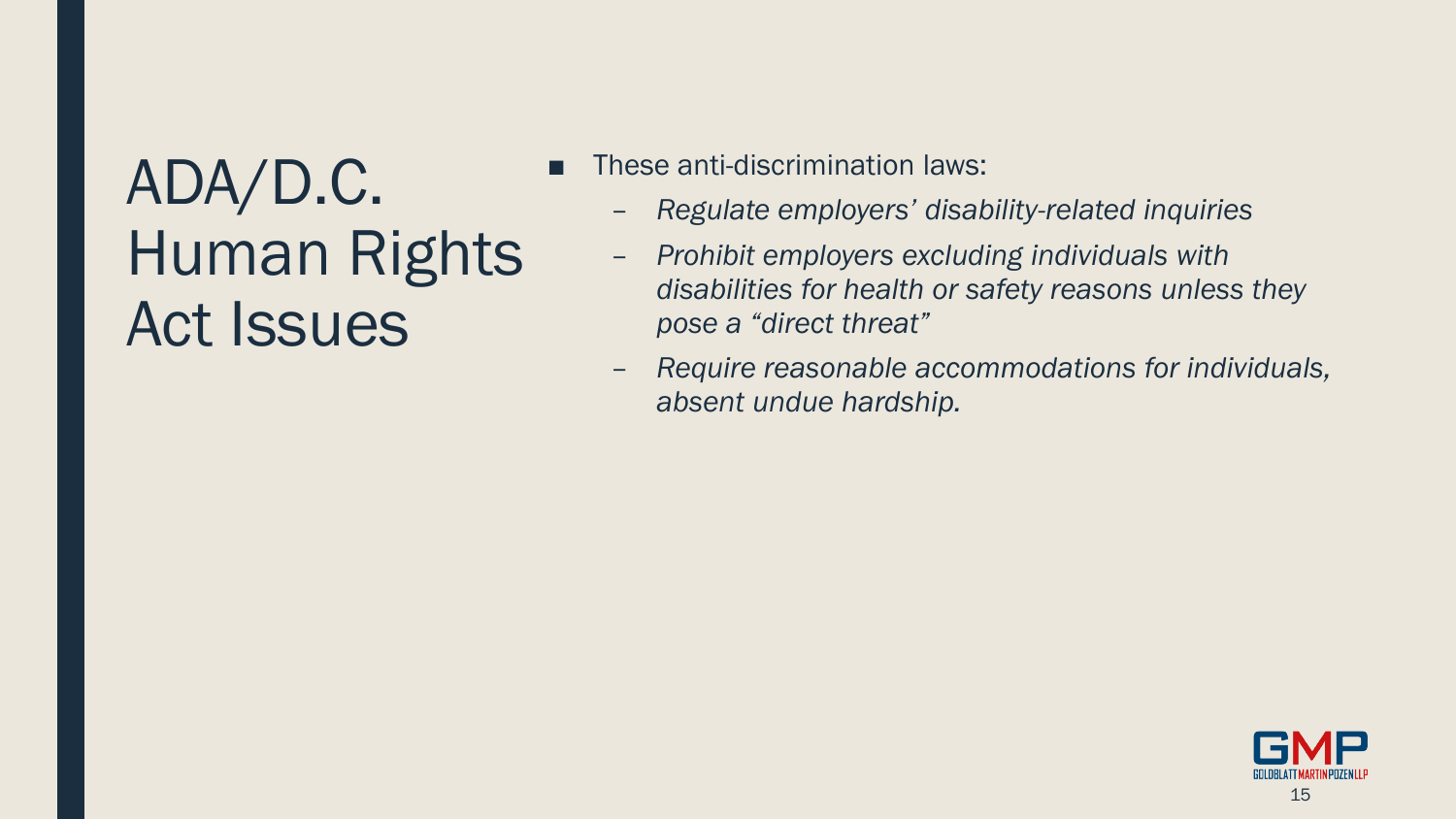## **Disability** Related **Inquiries**

- Disability-related inquiries or medical examinations during employment are generally prohibited during employment unless it is job-related and consistent with business necessity.
- All information must be kept confidential and collected and maintained on separate forms and in separate medical files.
- According to the EEOC, during the pandemic, an employer may:
	- *Send home an employee with COVID-19 or associated symptoms*
	- *Ask employees who report feeling sick or call in sick questions about their symptoms to determine if they have or may have COVID-19*
	- *Take employees' temperatures to determine if they have a fever*

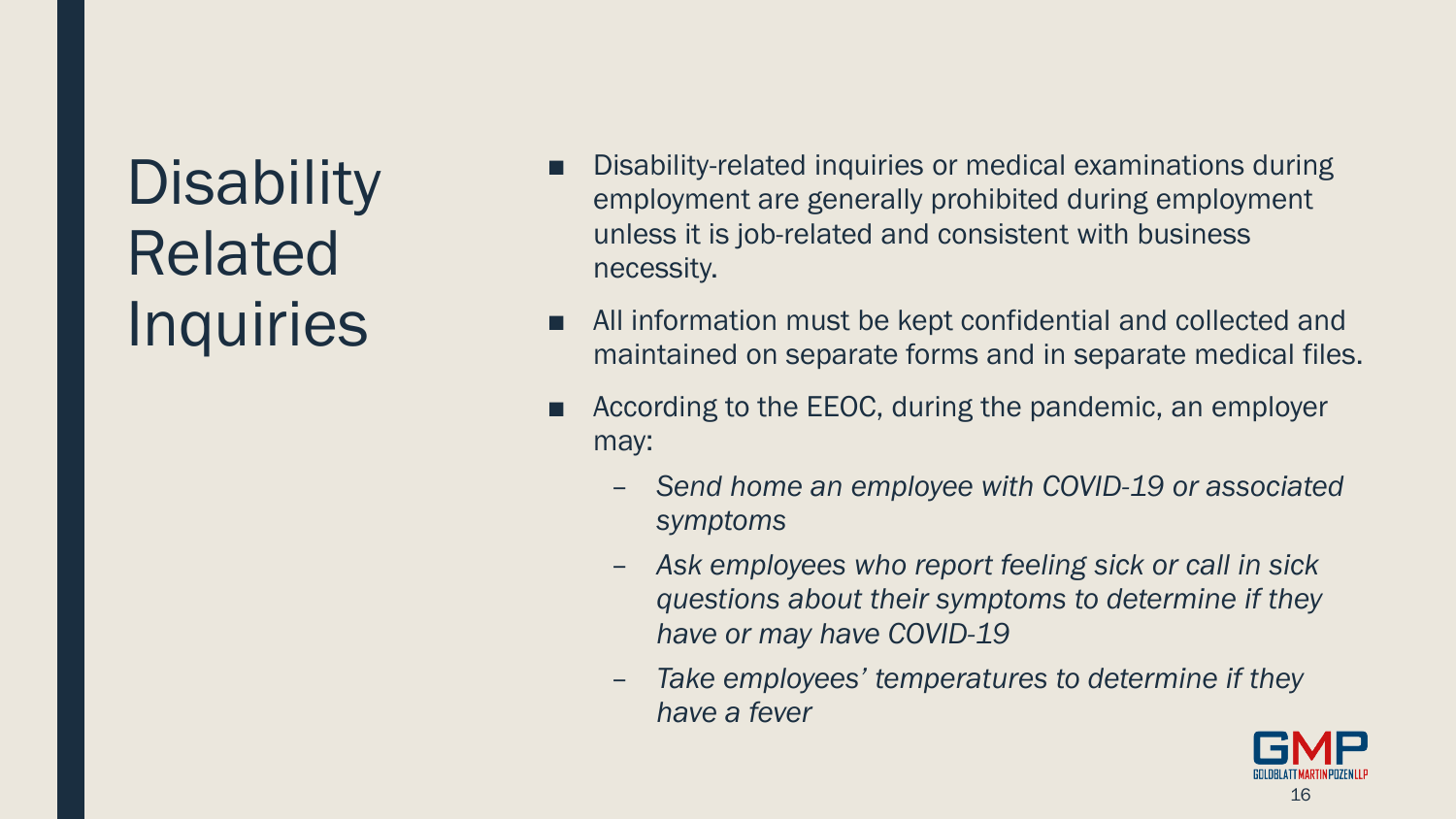#### "Direct Threat"

- A "direct threat" is a significant risk of substantial harm to health or safety that cannot be eliminated or reduced by reasonable accommodation.
- An individual who poses a direct threat despite reasonable accommodation is not protected by the ADA.
- According to the EEOC, the COVID-19 pandemic meets the direct threat standard.

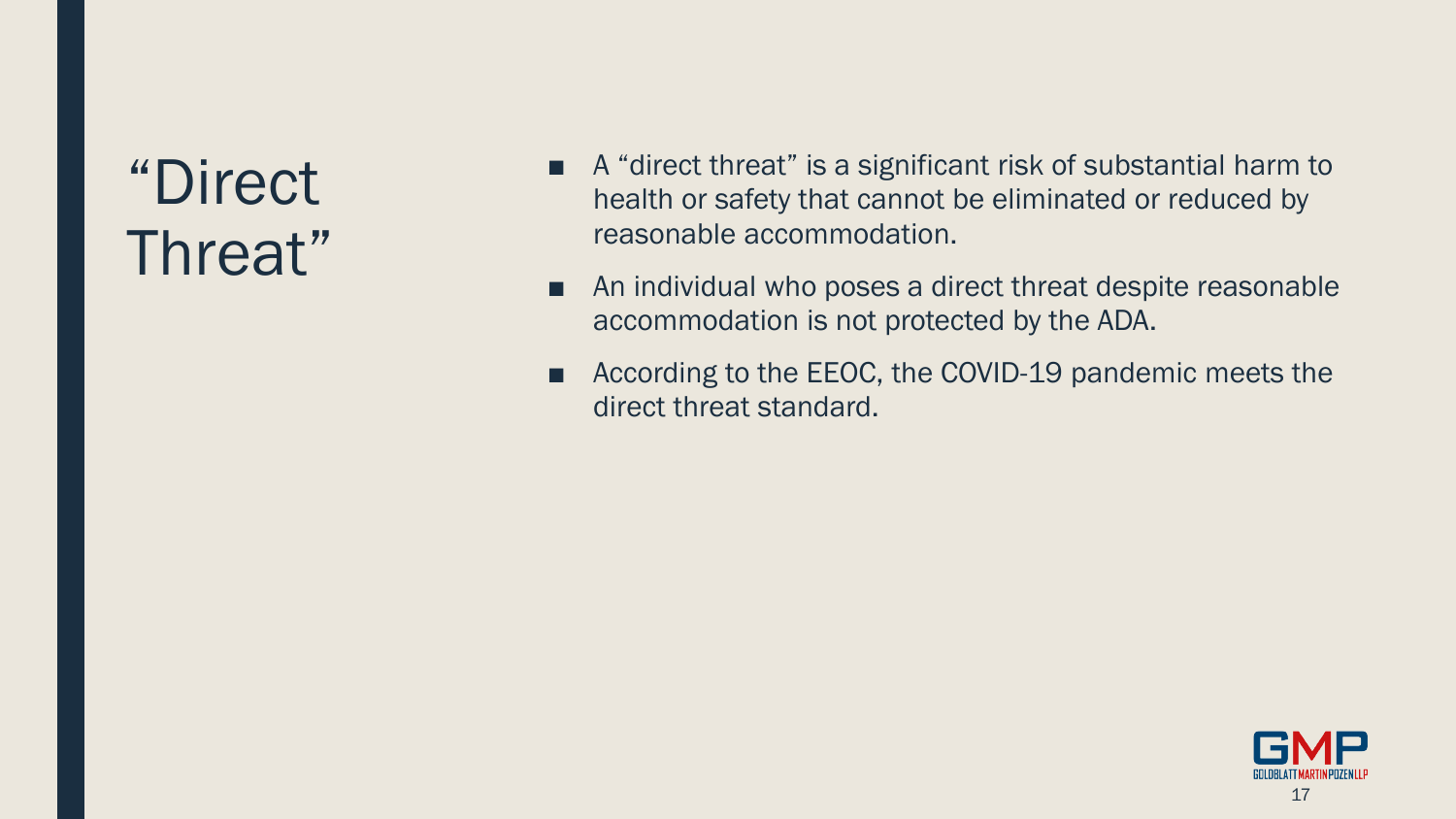## Reasonable Accommodation

- Generally, an employer must provide reasonable accommodations for known limitations of applicants and employees with disabilities, unless it would cause an undue hardship.
- A reasonable accommodation is a change in work environment that allows an individual with a disability to have an equal opportunity to apply for a job, perform a job's essential functions, or enjoy equal benefits and privileges of employment.
- An accommodation poses an undue hardship if it results in significant difficulty or expense for the employee, taking into account the nature and cost of the accommodation, the resources available to the employer, and the operation of the employer's business.
- According to the EEOC, telework is an effective infectioncontrol strategy and reasonable accommodation.

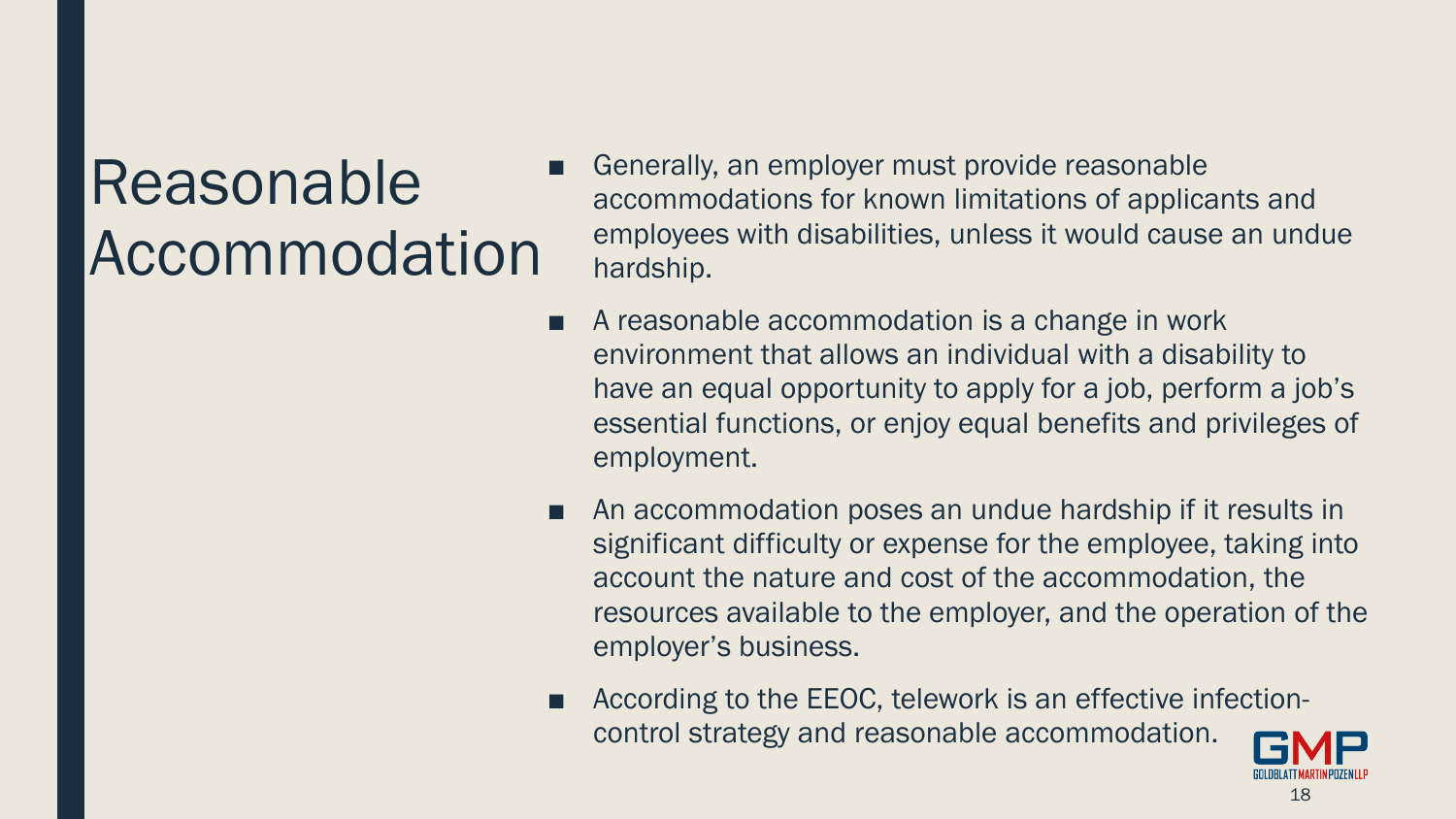## MANAGING COVID-19 ISSUES IN THE WORKPLACE

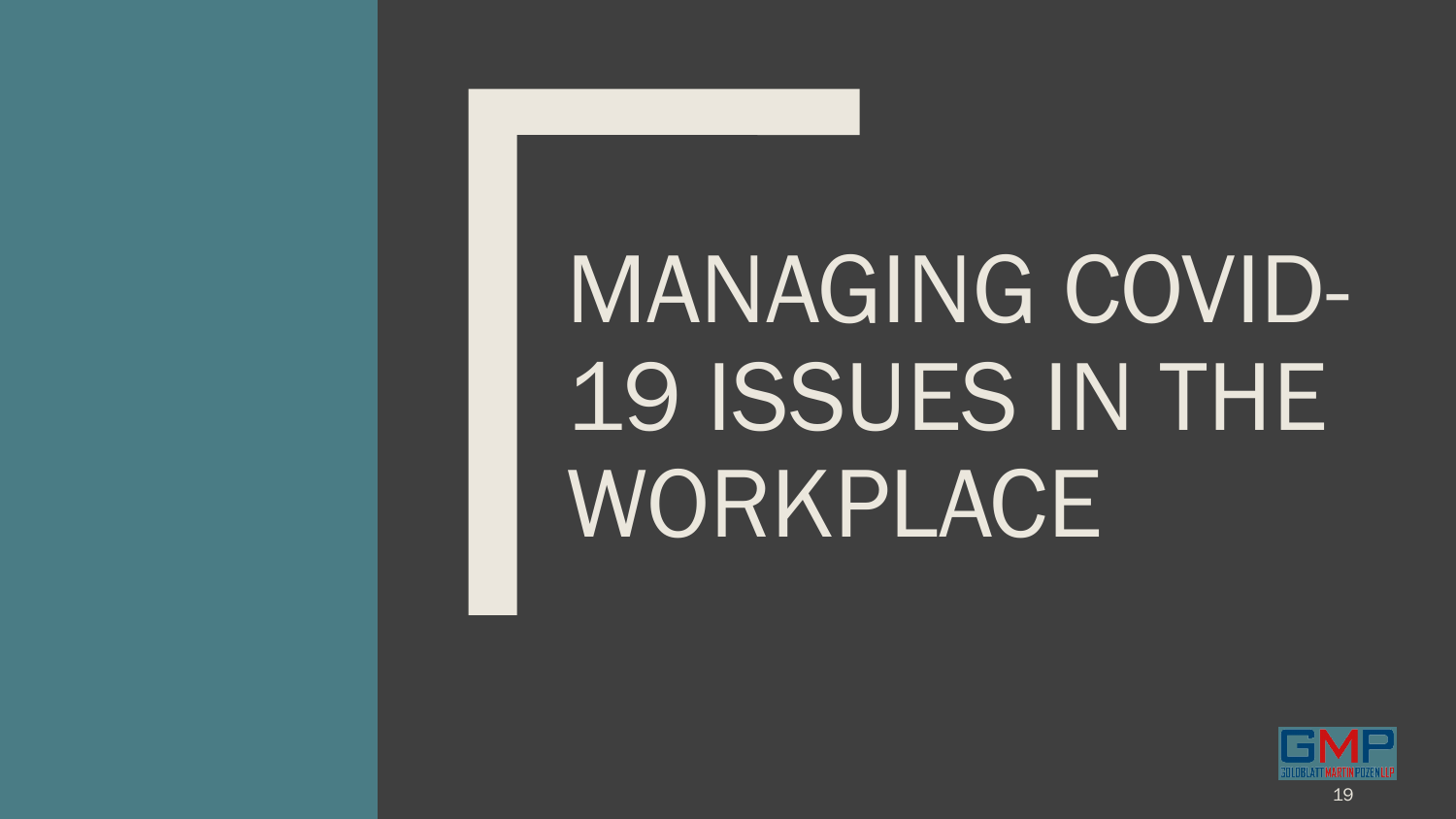## Families First **Coronavirus** Response Act

- Applicability: Employers with fewer than 500 employees
- **Reasons: Unable to work because:** 
	- *1. Employee is subject to federal, state or local quarantine or isolation order;*
	- *2. Employee has been advised by a health care provider to self-quarantine;*
	- *3. Employee is experiencing symptoms and is seeking a medical diagnosis;*
	- *4. Employee is caring for an individual subject or advised to quarantine or isolation;*
	- *5. Employee is caring for a son or a daughter whose school or place of care is closed, or the childcare provider is unavailable; or*
	- *6. Employee is experiencing substantially similar conditions as specified by the Secretary of HHS in consultation with the Secretaries of Labor and Treasury*

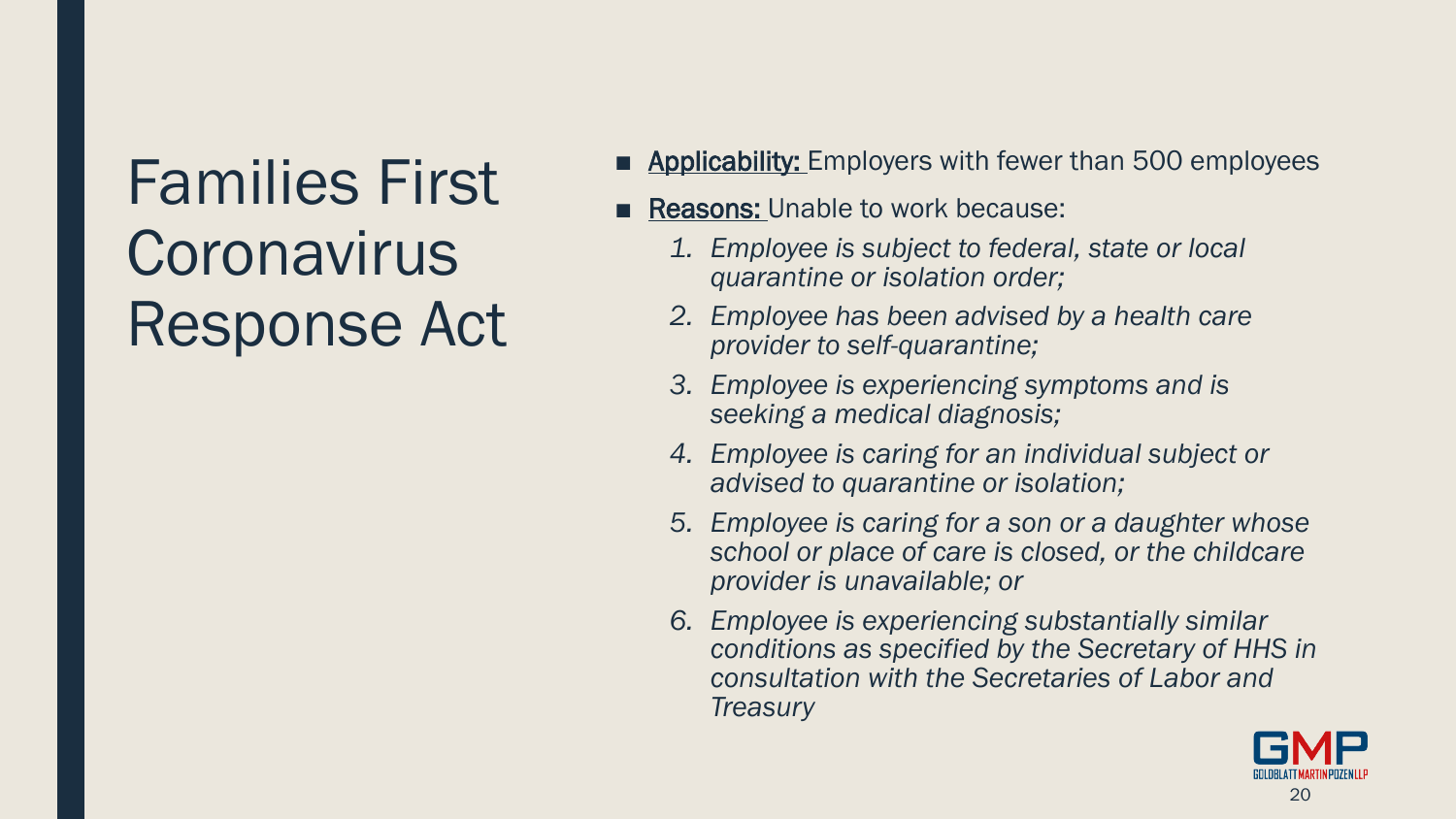## Families First **Coronavirus** Response Act

- **Eligibility:** All employees are eligible for Emergency Paid Sick Leave (EPSL). Expanded Family Medical Leave (EFML) requires that an employee be employed for 30 calendar days and is only available for reason 5.
- Duration: Up to two weeks, plus up to an additional 10 weeks for reason 5.
- Paid: The employee's regular rate of pay up to \$511 per day or \$5,110 in aggregate for reasons 1–3, and two-thirds the employee's regular rate of pay up to \$200 per day or \$2,000 in aggregate for reasons 4 and 6, and two thirds the employee's regular rate of pay up to \$200 per day or\$12,000 in aggregate for reason 5.

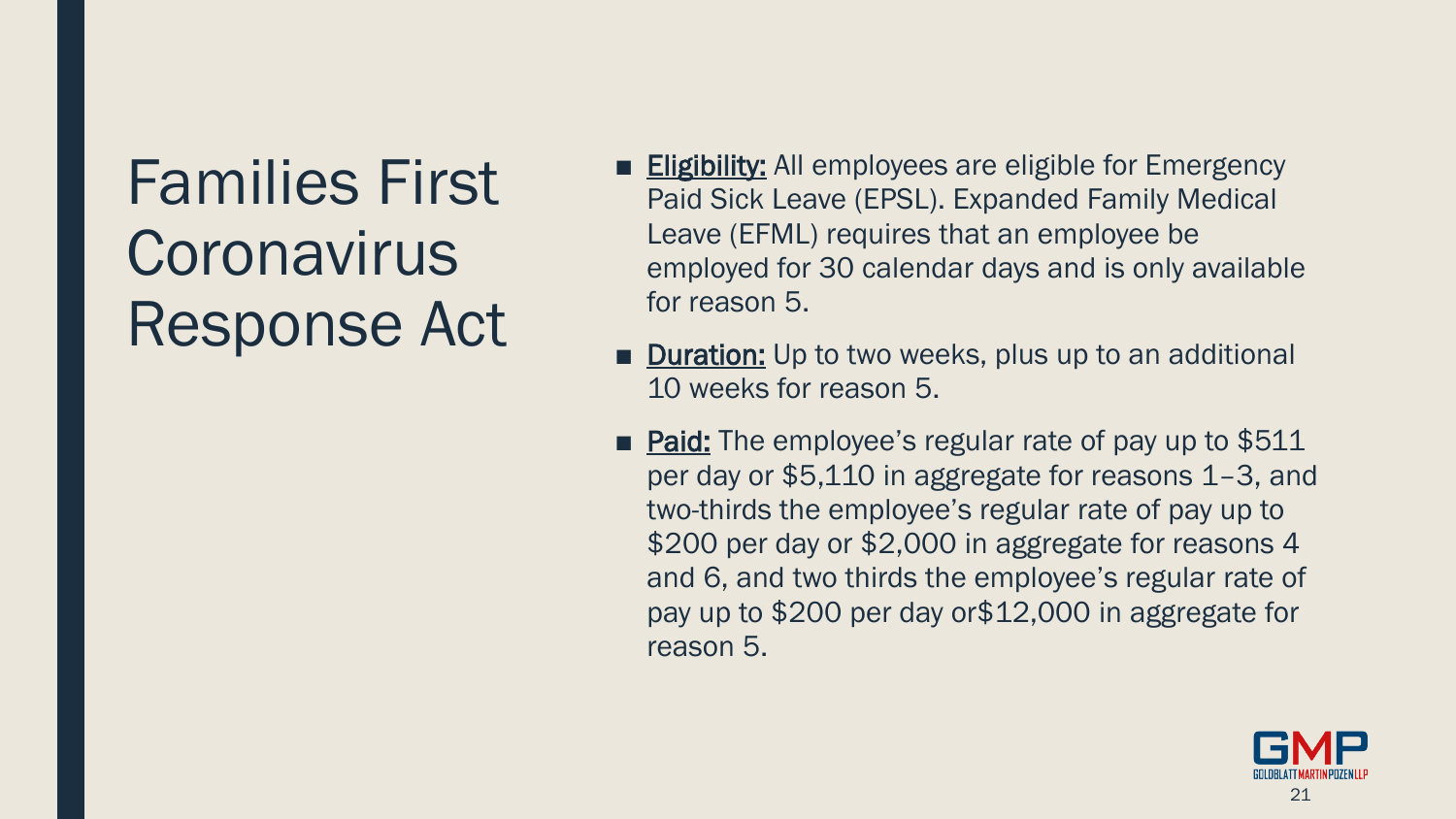## D.C. COVID-19 FMLA

- Applicability: All employers
- **Reason:** Unable to work during the emergency period due to:
	- *1. A recommendation from a health care provider that the employee isolate or quarantine, including because the employee or an individual with whom the employee shares a household is at a high risk for serious illness from COVID-19*
	- *2. A need to care for a family member or an individual with whom the employee shares a household who is under a government or health care provider's order to quarantine or isolate*
	- *3. A need to care for a child whose school or place of care is closed or whose childcare provider is unavailable to the employee*
- **Eligibility:** Individual must have been employed for at least 30 days with an employer
- Duration: Up to 16 weeks of D.C. FMLA
- Paid: Unpaid

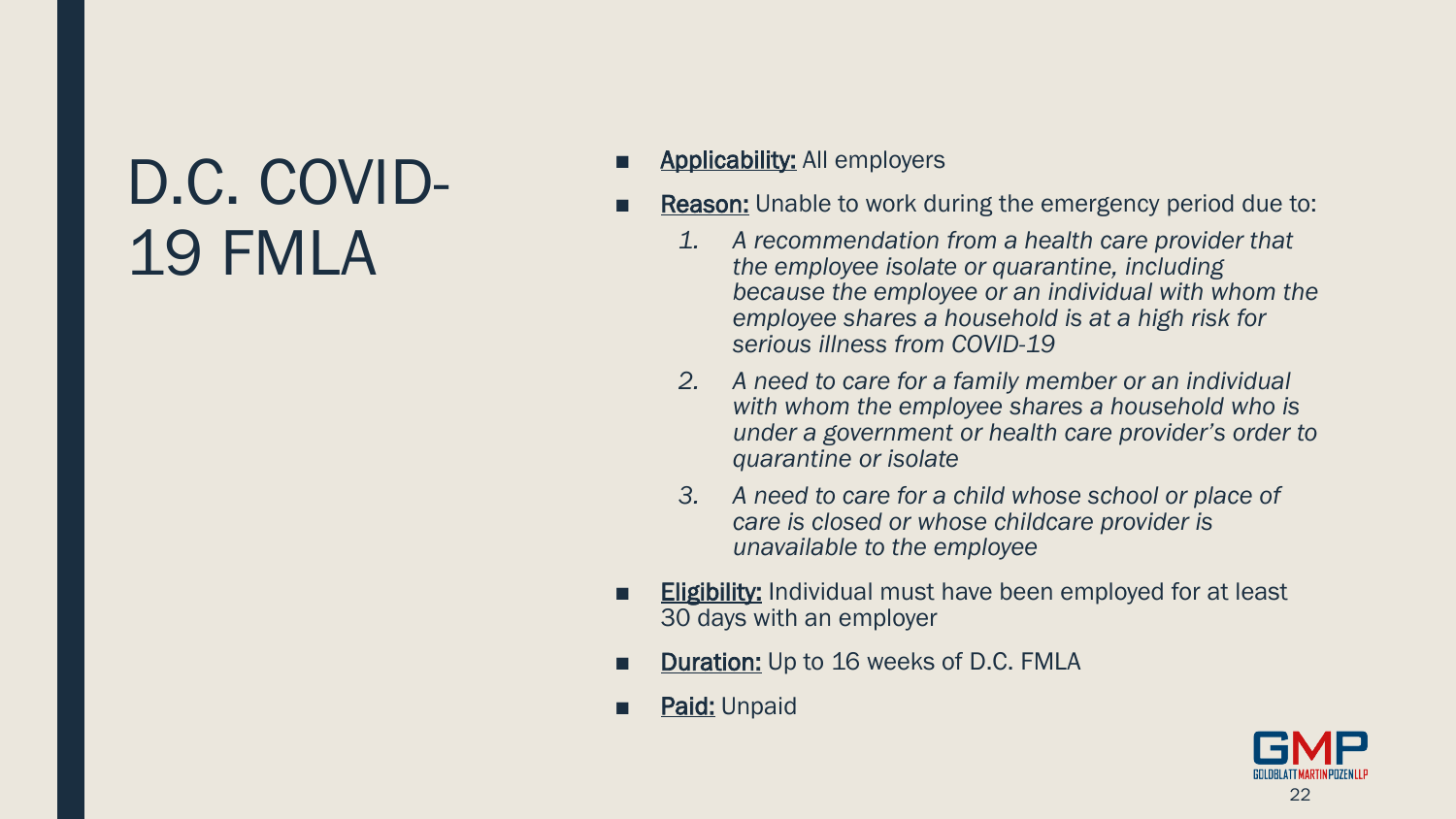D.C. Paid Public Health Emergency Leave

- Applicability: Non-healthcare employers with 50 to 499 employees
- Reason: Unable to work during the emergency due to any FFCRA reason.
- **Eligibility:** Employees who have been employed for 15 days
- **Duration: 2 weeks**
- Paid: Paid at employee's regular rate
- An employee may only use emergency sick leave concurrently or after exhausting any other paid leave to which the employee may entitled for FFCRA-specified reasons under Federal or District law or an employer's own policies.

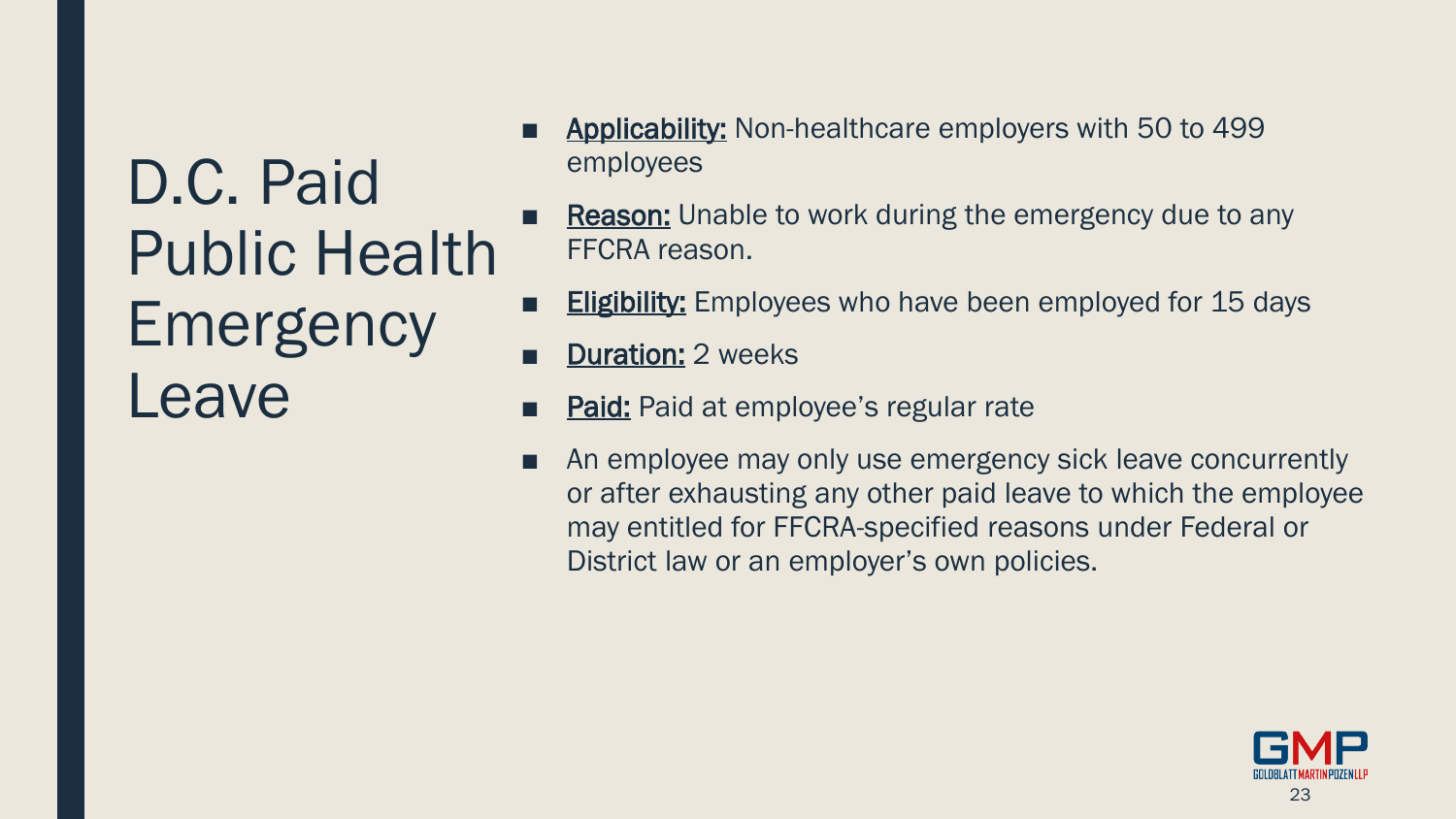**Notice** Regarding a Possible or Positive Case

- Identify the severity of the situation;
	- *Possible exposure;*
	- *Known exposure to a positive case;*
	- *Symptomatic but untested;*
	- *Symptomatic negative test result;*
	- *Positive rest result.*
- Direct the employee to stay home and seek medical advice;
- Identify others whom the employee came into contact with;
- Notify staff or others whom employee met with.

Note: Information about the health or medical condition of the employee must be kept confidential by the employer to the extent possible.

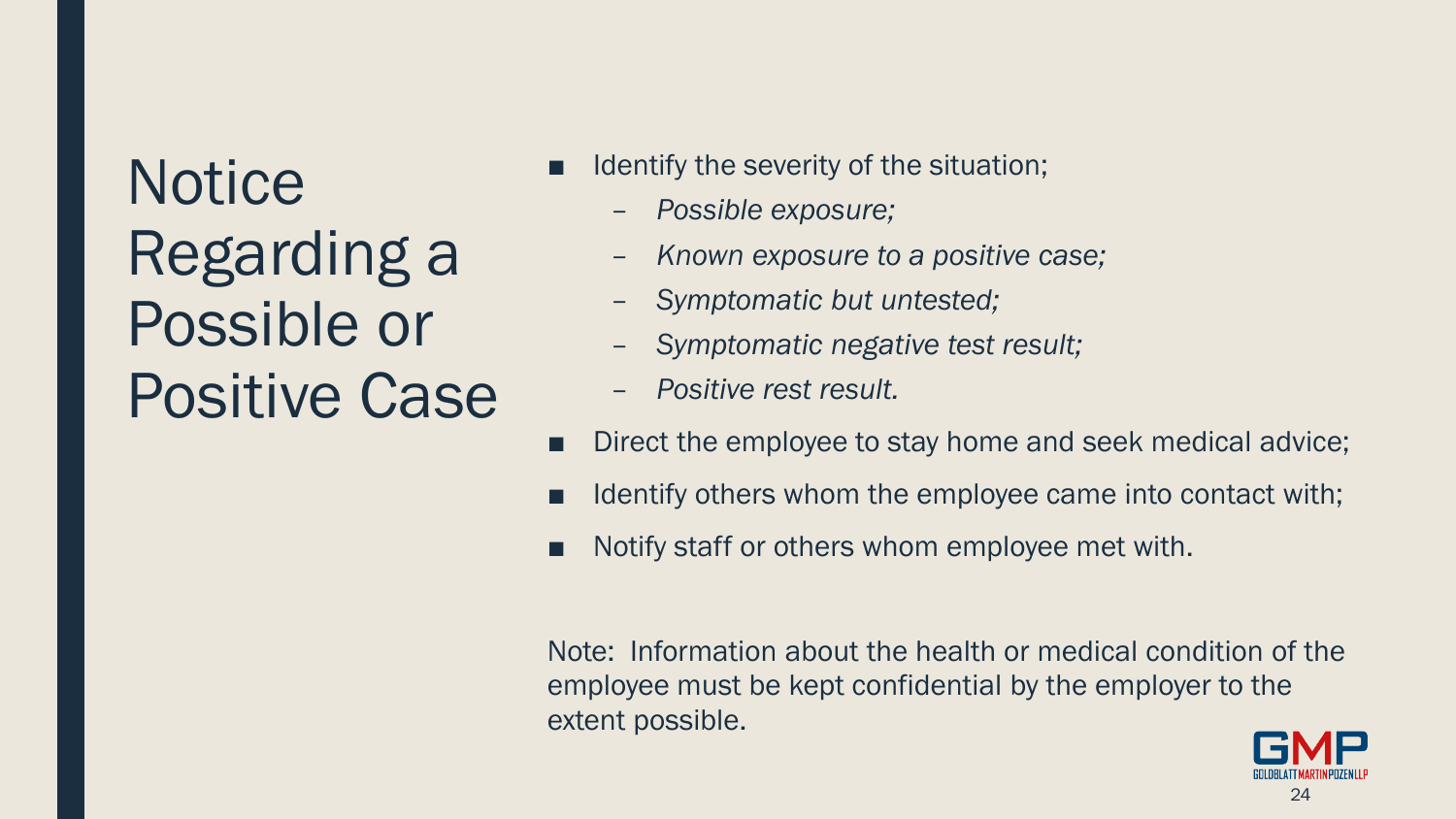## Responding to a Positive **Case**

COVID-19 has been categorized as a recordable illness subject to OSH Act's recordkeeping requirements so long as:

- 1. The case is confirmed as a COVID-19 illness;
- 2. The case is work-related (caused by an event or exposure in the work environment); and
- 3. The case involves one or more of the recording criteria in 29 CFR § 1904.7 (death, days away from work, restricted work, etc.).

OSH Act does not require that employers undertake extensive medical inquiries. It is sufficient to do the following:

- 1. Ask the employee how (s)he believes (s)he contracted the illness;
- 2. While respecting the employee's privacy, discuss work and out-of-work activities that may have led to illness; and
- 3. Review the employee's work environment for potential SAR-CoV-2 exposure.

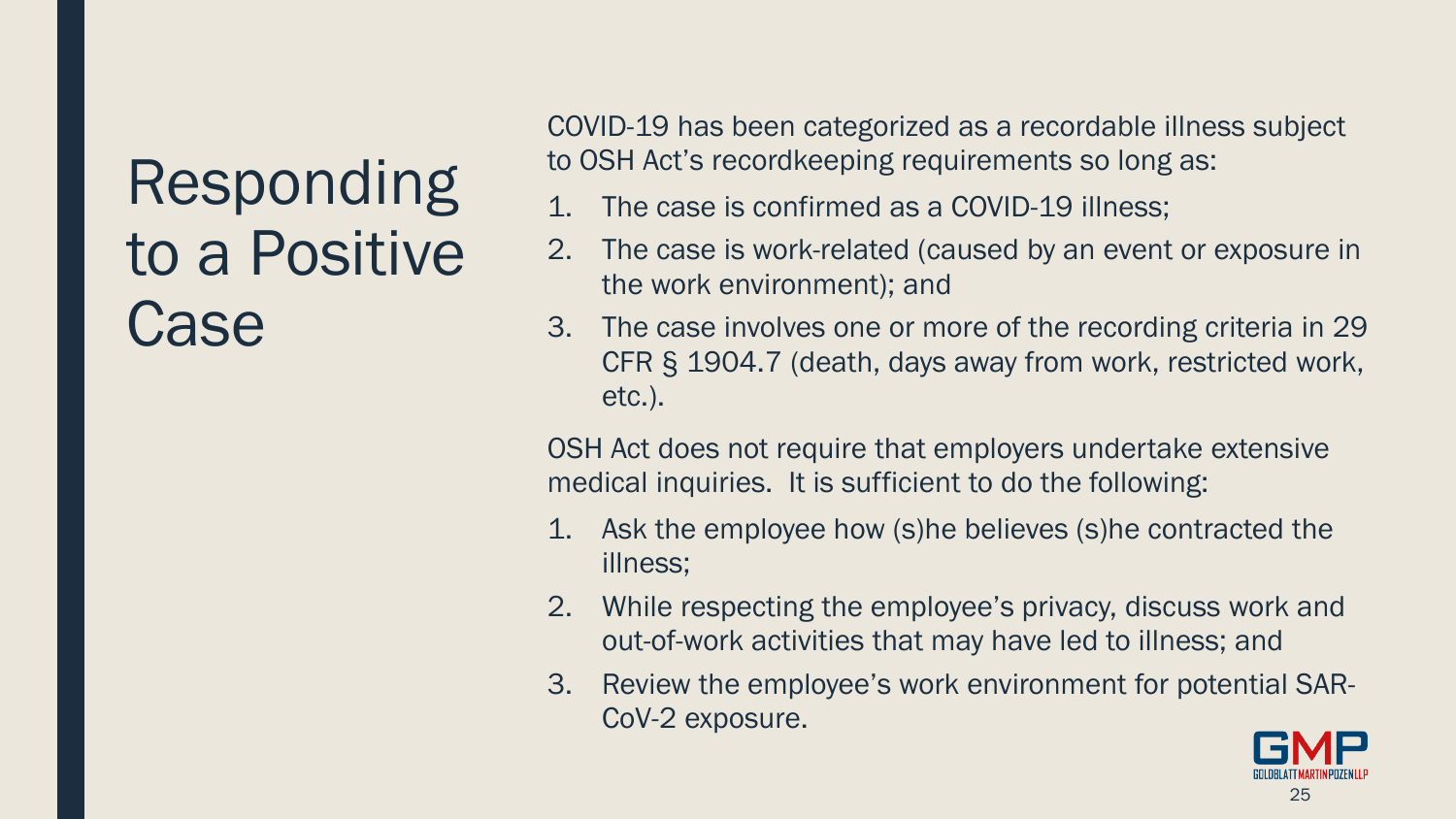## COVID-19 Notice to **Staff**

- Depending on the severity of the situation, a notice may be circulated to inform staff a possible exposure.
- The notice should include:
	- *Extent of the exposure (janitorial services, client, visitor, staff member, etc.);*
	- *Direct employees who are not*
	- *Processes and procedures in place to protect staff from COVID-19;*
	- *Steps taken to protect all staff*

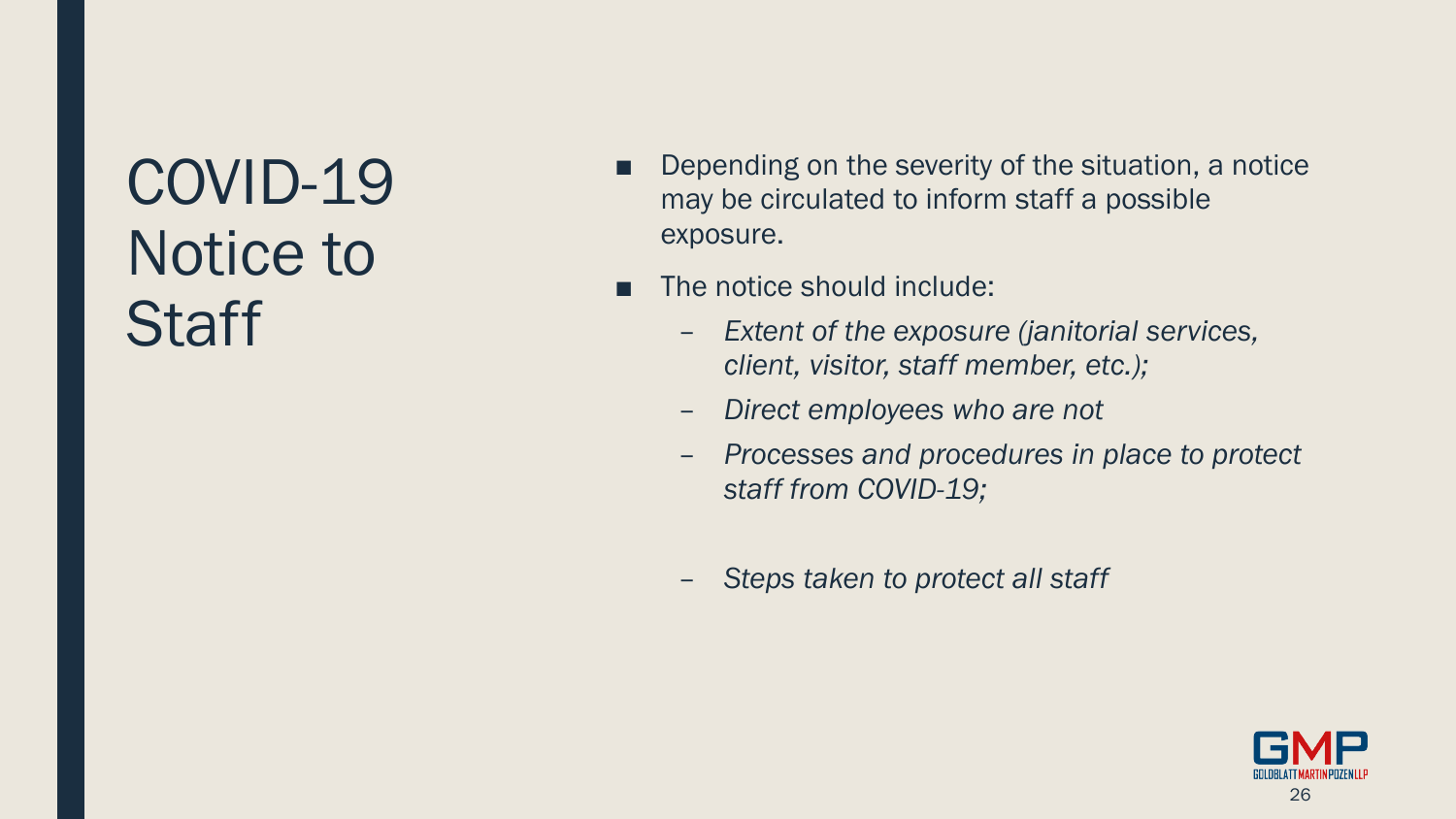## Additional Workplace Safety and Health **Resources**

- OSHA compliance assistance specialists: [www.osha.gov/complianceassistance/cas](http://www.osha.gov/complianceassistance/cas) or call 1-800-321-OSHA (6742).
- No-Cost On-Site Safety and Health Consultation Services for Small Business: [www.osha.gov/consultation](http://www.osha.gov/consultation) or call 1-800-321-OSHA (6742).